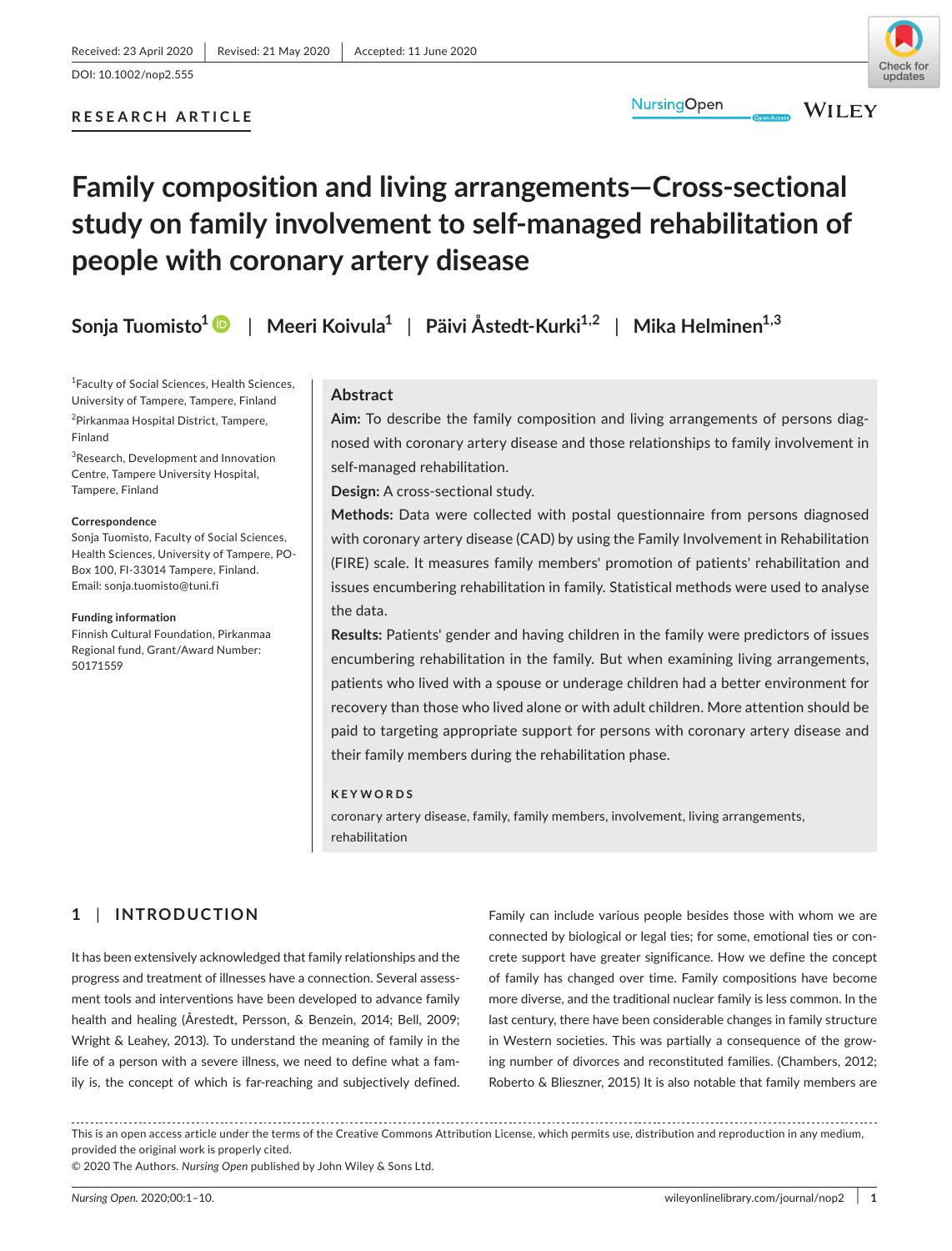**2 WII FV** NursingOpen **100MISTO ET AL.** 

not necessarily the people who live in the same household. Currently, older people often live on their own or with a spouse. In the mid-twentieth century, it was very uncommon to live alone in old age (Chambers, 2012). In this study, the persons with coronary artery disease themselves define who belongs in their family.

In the health sciences, family involvement has been examined in various contexts: mental health care (Kontio, Lantta, Anttila, Kauppi, & Välimäki, 2017), the care of older people (Palonen, Kaunonen, & Åstedt-Kurki, 2016), decision-making (Itzhaki, Hildesheimer, Barnoy, & Katz, 2016) and from the perspective of healthcare professionals (Luttik et al., 2017). The most crucial thing is to define the concept of involvement because it can have many different meanings and manifestations. In this study, family involvement refers to how family members engage in the rehabilitation of a person diagnosed with coronary artery disease (CAD) and involvement is seen from two different viewpoints: family promoting rehabilitation and issues encumbering rehabilitation in family, which derive from the previous literature (Benyamini, Medalion, & Garfinkel, 2007; Cartledge, Feldman, Bray, Stub, & Finn, 2018; Dalteg, Benzein, Fridlund, & Malm, 2011; Hansen, Zinckernagel, Schneekloth, Zwisler, & Holmberg, 2017; Jackson, McKinstry, Gregory, & Amos, 2012; Kärner, Dahlgren, & Bergdahl, 2004; Mahrer-Imhof, Hoffmann, & Froelicher, 2007; Rantanen et al., 2008; Wong et al., 2016). It has been shown that, in addition to spouses, children are special supporters for patients with CAD (Roos, Rantanen, & Koivula, 2012), but studies of the significance of other family members living in the same household are scarce. Living arrangements have been found to be strong determinants for survival after myocardial infarction. Heart attack risk is greater for those who live alone or those who are not married, no matter the person's age (Kilpi, Konttinen, Silventoinen, & Martikainen, 2015; Lammintausta et al., 2014).

CAD is a lifelong illness that a person has to adapt to living with. Cardiac rehabilitation contains three important parts: guidance for training and physical activity, heart-healthy lifestyle and counselling to reduce stress (American Heart Association, 2017). In this study, rehabilitation refers to the patient's self-managed rehabilitation based on the guidance offered during the hospital stay. Thus, the patient education offered by the hospital enables self-managed rehabilitation. The importance of communication between the healthcare professionals and the person with heart disease is particularly emphasized in the hospital discharge phase and in the rehabilitation phase encounters, which are critical points for conveying the necessary information. This can promote the person's ability to self-care and prevent the recurrence of the disease. (Chew et al., 2016)

When a family is confronted with an acute or chronic cardiac event, the role of family and caregiver involvement in education is pivotal. In the event of a serious illness, family members often must adopt new kinds of responsibilities concerning the role of a caregiver, such as observing symptoms or support in uptaking healthy lifestyle (Commodore-Mensah & Dennison Himmelfarb, 2012). Overprotection, communication problems, challenges in daily routines and adjustment to illness are examples of potential difficulties (Dalteg et al., 2011). Guidance and self-care support should be offered to not

only the patients but also to their families, which is an important way of enhancing rehabilitation at home and reducing hospital readmissions. Patients' follow-up care should be carefully planned with the patient and with family members. These considerations should be incorporated into postevent rehabilitation. (Cebolla & Bjornberg, 2017).

It is often assumed that the family is helpful and supportive during the rehabilitation process, but more information is needed from the patient's perspective to better address possible family life challenges. To develop patient education in the rehabilitation phase, it is essential to gain new knowledge about patients' self-managed rehabilitation at home among family members. This knowledge is essential, for example, for delivering client- and family-centred care, promoting self-management and providing client and caregiver education (Vaughn et al., 2016).

Information searches were conducted on this topic originally in 2012 and 2013, and the searches were updated in spring 2019. Databases that were used were as follows: CINAHL, Medline, Medic, Cochrane library, Medic and PsycInfo. All together titles/keywords of 986 studies were read through and after that 64 abstracts. Manual searches have also been used to find the latest research on the subject. Very few studies concerning this topic (e.g. Cartledge et al., 2018; Hansen et al., 2017; Kähkönen, Kankkunen, Miettinen, Lamidi, & Saaranen, 2017; Köhler, Nilsson, Jaarsma, & Tingström, 2017) have been published in the last 3 years, which makes this article important and strengthens the novelty of it.

The aim of this paper was to describe the family composition and living arrangements of persons diagnosed with CAD and their connections to family involvement in rehabilitation. The research questions were as follows:

- 1. What is the family composition and what are the living arrangements of persons diagnosed with CAD?
- 2. How are family composition and living arrangements associated with family involvement in the rehabilitation of persons with CAD?

# **2** | **METHODS**

## **2.1** | **Design**

Convenience sampling was used in this descriptive cross-sectional study, which was carried out in one university hospital in Southern Finland. This study is third part of a larger research project with pilot study (Tuomisto, Koivula, & Joronen, 2014) and earlier publication (Tuomisto, Koivula, Åstedt-Kurki, & Helminen, 2018) based on the same empirical data.

## **2.2** | **Participants**

The inclusion criteria were as follows: patients diagnosed with coronary artery disease who had been undergoing hospital treatment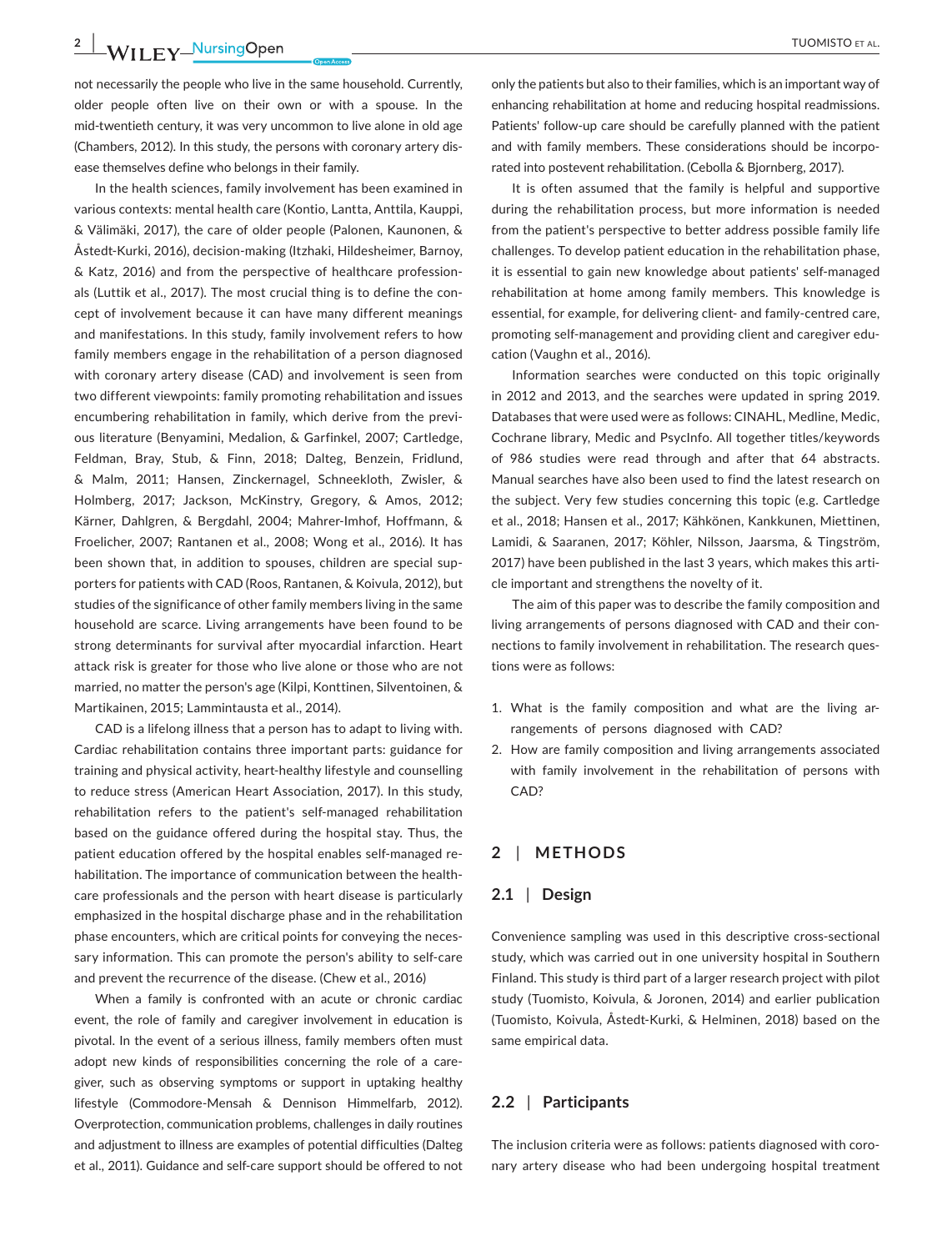(inpatient) and who assented to participate in the study. The onset of the disease or treatment received by the individual was not limited in any way. Patients who underwent angiography, thrombolytic therapy, percutaneous coronary intervention (PCI) or coronary artery bypass grafting (CABG) participated in the study. The exclusion criteria were as follows: patients who did not speak Finnish or who, for some reason (poor health condition, poor vision or serious mental health problems), were not capable of answering the questionnaire. Power analysis was used in this study to determine suitable sample size. The results from a pilot study (Tuomisto et al., 2014) were used. The standard deviation of 0.7 was used in the computation (calculated from the Family promoting rehabilitation and Issues encumbering rehabilitation in family subscales) and the mean sum score value with 95% confidence interval and a marginal error no more than 0.1. According to this, the suitable sample size is 189 respondents (Levy & Lemeshow, 1991). The final sample size estimate is 218, when taking into consideration the non-response rate of 15% in the preliminary study. The total number of returned questionnaires was 172, and three questionnaires were rejected because of missing answers. It was considered in collaboration with statistician that although the response rate (79%) was lower than in the pilot study, the number of returned questionnaires (*N* = 169) was enough for this study.

## **2.3** | **Data collection**

Patients were recruited from an information group for patients with CAD and additionally from cardiac wards. The hospital where the data were collected arranges an information group for patients diagnosed with coronary artery disease. The patients were invited to this group during their hospital stay. The information group is organized every 5 weeks and the meeting includes lectures by various experts on coronary heart disease and its treatment. The intent is for the patient to attend only one briefing and family members may also attend. At the end of the information group, the patients got information related to this research and they gave written informed consent. Postal questionnaires were mailed to them at least 6 weeks after discharge from the hospital. This time frame allowed the patients to spend time at home with family members after leaving the hospital. The patient filled in the questionnaire at home and returned it with free postage. The data collection was conducted between May 2013–July 2015.

## **2.4** | **Instruments**

In 2014, we developed the Family Involvement in Rehabilitation (FIRE) scale for this study and testing of the scale was done during this four part research project and the results of internal and concurrent validity and reliability of the subscales have been published already on earlier papers (Tuomisto et al., 2014, 2018). The content of FIRE is based on a literature review, and it measures patients' perceptions of family involvement in the rehabilitation of persons with

 **<u>TUOMISTO ET AL.</u>**  $\blacksquare$   $\blacksquare$   $\blacksquare$   $\blacksquare$   $\blacksquare$   $\blacksquare$   $\blacksquare$   $\blacksquare$   $\blacksquare$   $\blacksquare$   $\blacksquare$   $\blacksquare$   $\blacksquare$   $\blacksquare$   $\blacksquare$   $\blacksquare$   $\blacksquare$   $\blacksquare$   $\blacksquare$   $\blacksquare$   $\blacksquare$   $\blacksquare$   $\blacksquare$   $\blacksquare$   $\blacksquare$   $\blacksquare$   $\blacksquare$   $\blacksquare$   $\$ 

CAD. The scale has two parts: *Family promoting rehabilitation* (16 items) and *Issues encumbering rehabilitation in the family* (30 items). A 6-point Likert scale was used  $(1 =$  strongly disagree;  $2 =$  disagree;  $3 =$  slightly disagree;  $4 =$  slightly agree;  $5 =$  agree;  $6 =$  strongly agree). The structure of the scale and the items is presented in Table 1. The questionnaire also contains 17 questions concerning demographic characteristics, such as age, gender, family members, living arrangements, family relations and the history of CAD and its treatment (Table 2).

A pilot study (*N* = 29), which purpose was to test the scale before conducting the actual research with larger data, demonstrated that the questions were understandable to patients. It also gave information about concurrent validity, which was fairly good. Cronbach's alpha coefficient was used to evaluate the reliability of the FIRE scale, and the values of the subscales ranged 0.502–0.928 (Tuomisto et al., 2014). The content validity of the FIRE scale, which consist of Family promoting rehabilitation (Hagan, Botti, & Watts, 2007; Kärner et al., 2004; Mahrer-Imhof et al., 2007; Stewart, Davidson, Meade, Hirth, & Makrides, 2000) and Issues encumbering rehabilitation in family (Benyamini et al., 2007; Dalteg et al., 2011; Kärner et al., 2004; Rantanen et al., 2008), is based on several earlier studies.

On these bigger data, Cronbach's alpha coefficient values can be interpreted as good (0.681–0.933 value range). The Cronbach's alpha coefficient for the family promoting rehabilitation part was 0.933, and for issues encumbering rehabilitation part 0.930. More detailed information about the reliability and validity of the FIRE scale has been considered in the previous article (Tuomisto et al., 2018).

## **2.5** | **Ethics**

A positive statement was obtained from the hospital ethics committee (The Regional Ethics Committee of University Hospital, approval number R13018H) and the administrators at the clinic granted permission to carry out the study. Informed consent was requested from the patients when they received verbal and written information about the study. Patients were notified that they had the right to refuse to take part and that they could discontinue participation at any time. Information about the confidentiality of personal data was also declared. The signed consents and questionnaires were coded in case they ever needed to resubmit the questionnaire. It was ensured that the anonymity of the respondents remained throughout the study (World Medical Association, 2017).

## **2.6** | **Data analysis**

Data were analysed using IBM SPSS (Statistical Package for Social Sciences) Statistics for Windows, version 22 (IBM Corp., Armonk, NY, USA). Demographic characteristics are presented using frequencies and percentages. To describe the data, means and standard deviations are given for normally distributed variables and medians and quartiles (Tukey's Hinges) for subscales with a skewed distribution.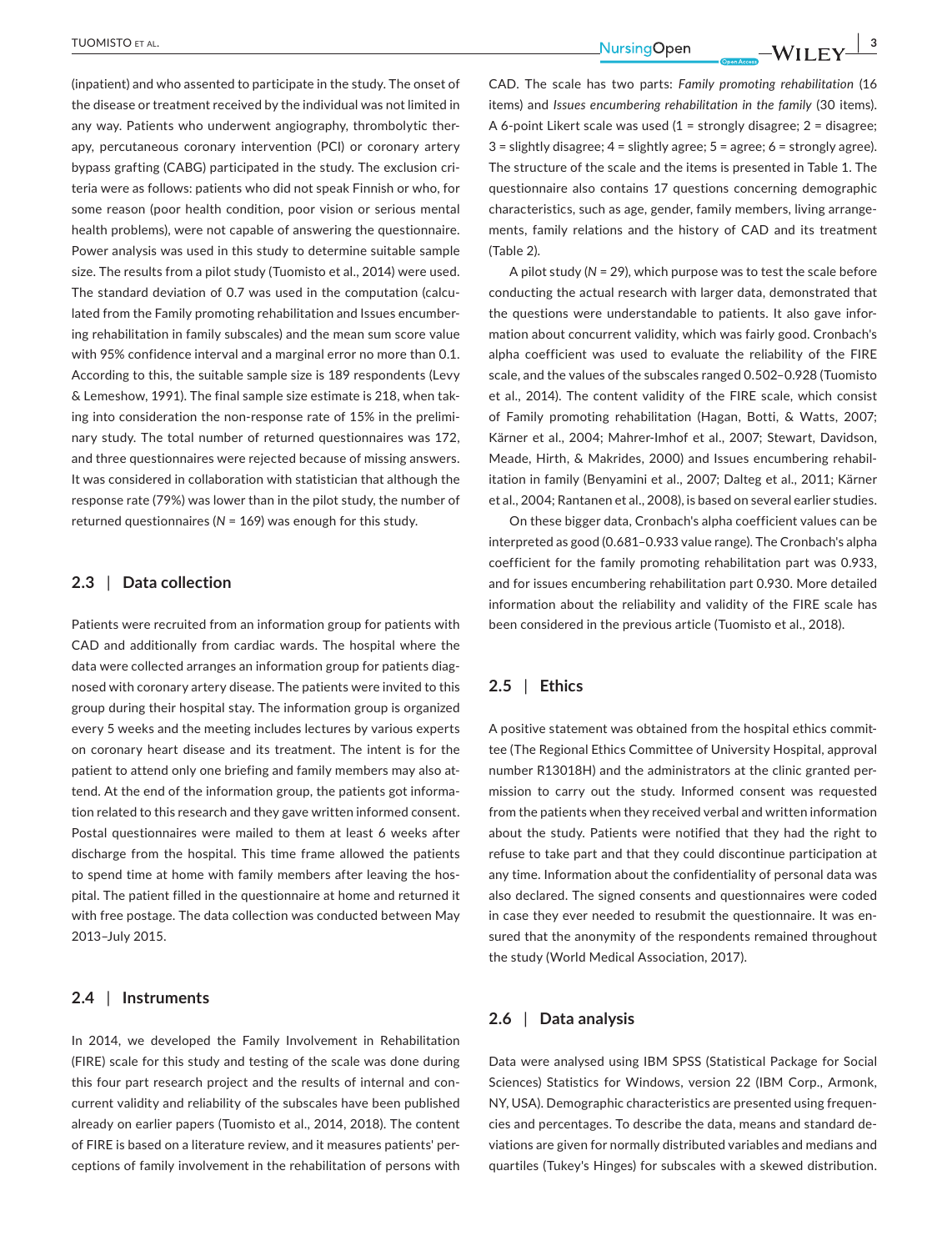#### **TABLE 1** The items and the structure of the Family Involvement in Rehabilitation (FIRE) scale

#### **Family promoting rehabilitation (16 items)**

Enabling good circumstances (4 items)

- 1. My family helps me with daily chores
- 2. My family members try to protect me from additional stress
- 3. My family is sympathetic to my illness
- 4. My family acts in agreement with me
- Family closeness (4 items)
	- 5. My family takes care of me
	- 6. Having a family makes my recovery easier
	- 7. The presence of family members makes me happy
	- 8. My family keeps in touch with me
- A family member as a carer (4 items)
	- 9. My family seeks information about my illness
	- 10. My family supports me with issues concerning my care
	- 11. My family members support me in treatment-related decision-making
	- 12. My family observes symptoms of my illness

Motivating patient (4 items)

- 13. My family's attitude towards my illness discourages me
- 14. It is impossible to discuss different options with my family
- 15. My family members have a positive attitude towards my recovery
- 16. My family members support me in lifestyle changes

#### **Issues encumbering rehabilitation in family (30 items)**

#### Future uncertainty (4 items)

- 1. Poorly planned treatment causes uncertainty for me and my family members
- 2. Uncertainty about the future makes it difficult to commit to lifestyle changes
- 3. Lifestyle changes cause negative reactions in our family
- 4. My family has had to adjust to the sudden changes in my health

Inadequate support from nursing staff (4 items)

- 5. Support from healthcare staff is deficient
- 6. Insufficient support from nursing staff causes stress to my family members
- 7. Informational support for my family members is inadequate

8. My family members do not have enough information about what is good for me

Processing emotions (4 items)

- 9. My illness causes me fear and anxiety
- 10. I feel like I am losing my temper more easily than before
- 11. My illness causes anxiety and fear for my family members

12. We cannot express the feelings that my illness has caused with family members

Family's coping with everyday life (9 items)

- 13. Performing daily responsibilities worries me
- 14. Performing daily responsibilities worries my family

(Continues)

#### **TABLE 1** (Continued)

#### **Issues encumbering rehabilitation in family (30 items)**

- 15. Sharing everyday responsibilities causes stress in our family
- 16. My family's financial situation worries me
- 17. My illness causes changes to family life
- 18. I am concerned about my family's coping during my rehabilitation
- 27. I feel stressed when I ask for help from my family
- 28. I wish my family wouldn't worry so much about my illness
- 30. My family members do not support me enough in my rehabilitation

#### Family interaction (5 items)

- 19. Misunderstandings cause trouble between family members
- 20. The difficulty talking about things causes problems in our family
- 21. Different expectations cause problems between family members
- 22. There have been problems in my sex life since I became ill
- 29. I want to protect my family from concerns by hiding some issues related to my illness

Family responsibilities for the patient (4 items)

- 23. Excessive caring of family members annoys me
- 24. Taking responsibility for my rehabilitation is a concern for my family
- 25. My illness has limited the life of other family members
- 26. My family members' personal time has decreased because of my illness

A binary logistic regression analysis was used to examine the connections between family composition and family involvement (family promoting rehabilitation and issues encumbering rehabilitation), where the values of the two parts were dichotomized to higher or lower than the median/mean. This was done because the FIRE scale was developed for this study and the exact limits for good or acceptable family involvement were not yet specified. However, when choosing the median (or mean when normality assumption is met) as a cut-point, there are an equal number of cases in both groups, enabling solid model estimates and this cut-point more or less identifies the highest or lowest (the best or the worst, depending on which scale is used) involvement scores. High family involvement was used as a dependent variable, with age, gender and family members as independent variables. These additional background factors were chosen for the model because they have been found to associate with different types of challenges during cardiac patients' rehabilitation (Ghezeljeh et al., 2010; Koivula, Hautamäki-Lamminen, & Åstedt-Kurki, 2010; Ky et al., 2010). The meaning of children living in the family was further explored by examining the connections between living arrangements and the subscales of the two parts: family promoting rehabilitation and issues encumbering rehabilitation in the family. The groups were compared using one-way ANOVA and Kruskal–Wallis tests. A *p-*value of <.05 is considered to be statistically significant (Munro, 2005).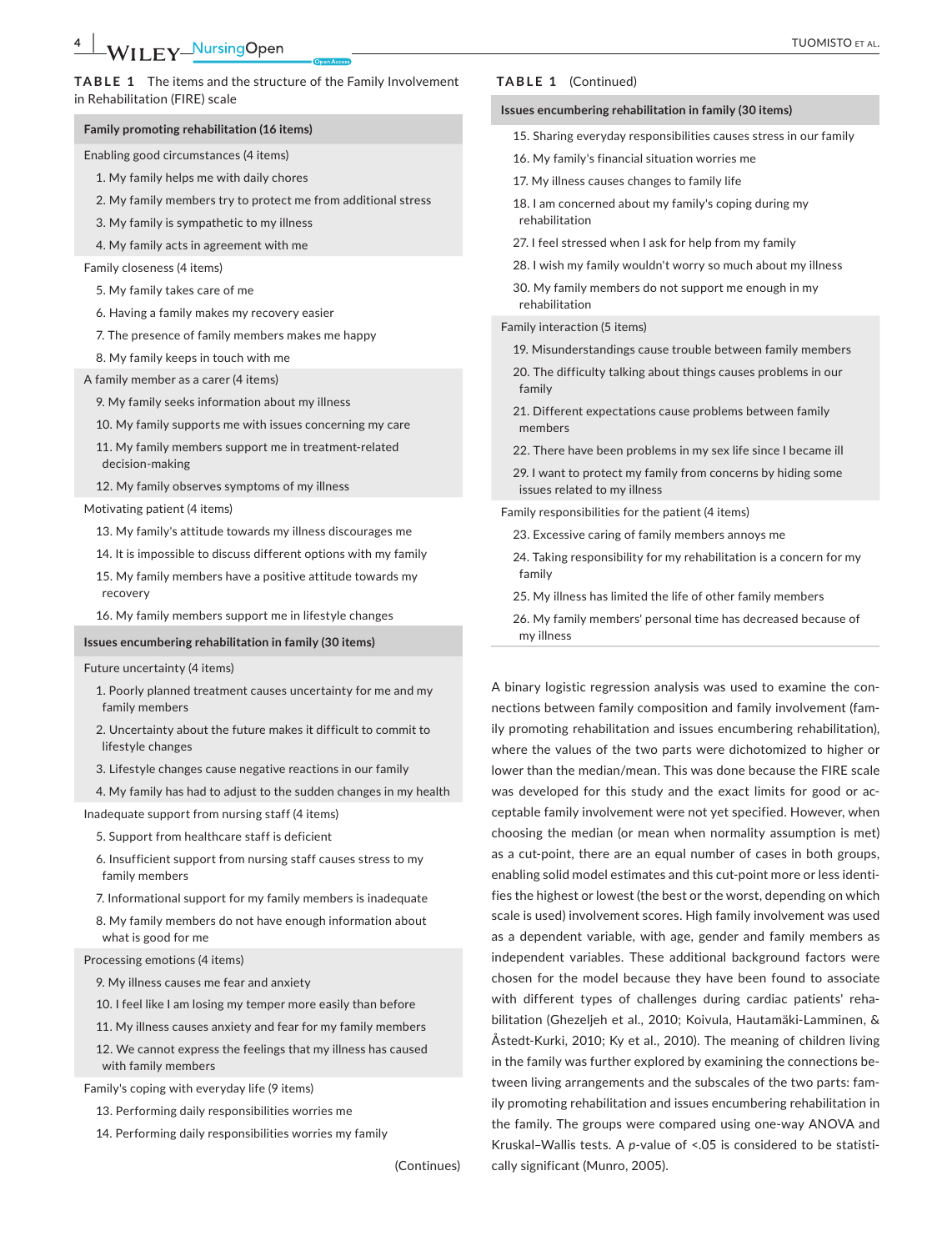**TABLE 2** Demographic characteristics, information related to CAD, family composition and living arrangements of persons diagnosed with CAD

| Demographic characteristics                         |     | N              | %              |     |
|-----------------------------------------------------|-----|----------------|----------------|-----|
| Gender                                              |     |                |                |     |
| Male                                                |     | 129            | 76             |     |
| Female                                              |     | 40             | 24             |     |
| Age                                                 |     |                |                |     |
| 60 years or less                                    |     | 40             | 24             |     |
| $61-74$ years                                       |     | 93             | 55             |     |
| 75 years or more                                    |     | 36             | 21             |     |
| <b>Information related to CAD</b>                   |     |                |                |     |
| Onset of symptoms                                   |     |                |                |     |
| ≥10 years ago                                       |     | 34             | 20             |     |
| 4-9 years ago                                       |     | 45             | 27             |     |
| ≤3 years ago                                        |     | 82             | 48             |     |
| Missing                                             |     | 8              | 5              |     |
| Appearance of heart symptoms                        |     |                |                |     |
| Not even at exertion                                |     | 56             | 33             |     |
| With minor exertion                                 |     | 39             | 23             |     |
| With heavy exertion                                 |     | 43             | 25             |     |
| Also at rest                                        |     | 25             | 15             |     |
| Missing                                             |     | 6              | 4              |     |
| Earlier chest pain treatments of CAD<br>in hospital |     | 103            | 61             |     |
| Myocardial infarction                               |     | 72             | 43             |     |
| Thrombolytic therapy                                |     | 22             | 13             |     |
| Angiography                                         |     | 163            | 96             |     |
| PCl <sup>a</sup>                                    | 126 | 75             |                |     |
| CABG <sup>a</sup>                                   |     | 18             | 11             |     |
|                                                     | Ν   | N              | %              | %   |
| <b>Family members</b>                               | yes | no             | yes            | no  |
| Spouse                                              | 151 | 18             | 89             | 11  |
| Own children                                        | 75  | 94             | 44             | 56  |
| Spouses' children                                   | 8   | 161            | 5              | 95  |
| Sister/Brother                                      | 9   | 160            | 5              | 95  |
| Other relative                                      | 2   | 167            | 1              | 99  |
| Friend                                              | 4   | 165            | $\overline{2}$ | 98  |
| Colleague                                           | 0   | 169            | 0              | 100 |
| Somebody else                                       | 2   | 167            | $\mathbf{1}$   | 99  |
| Living in the same household                        |     | N              |                | %   |
| Alone                                               |     | 14             |                | 8   |
| With spouse                                         | 131 |                | 77             |     |
| With children under 18 years old                    | 11  |                | 7              |     |
| With grown children                                 | 11  |                | 7              |     |
| With somebody else                                  |     | $\overline{2}$ |                | 1   |

<sup>a</sup>CABG, coronary artery bypass grafting; CAD, coronary artery disease; PCI, percutaneous coronary intervention.

 **<u>TUOMISTO ET AL.</u> 55 AU. 1997 TUOMISTO ET AL. 1997 TUOMISTO ET AL. 54 AU. 54 AU. 54 AU. 54 AU. 55 AU. 54 AU. 55 AU. 55 AU. 55 AU. 55 AU. 55 AU. 55 AU. 55 AU. 55 AU. 55 AU. 55 AU.**

The FIRE questionnaire asked about family structure in this way: *Which of the following persons belong to your family*? The respondent was able to choose from several alternatives (Table 2). To perform the logistic regression analysis, the family structure was recategorized into three groups: spouse, children in the family and other family members. This recategorization does not exclude other answers so that those who include a spouse can also name children or other family members.

## **3** | **RESULTS**

In total, 172 questionnaires were returned and the response rate was 79%. Three questionnaires were rejected because of a substantial number of missing answers.

## **3.1** | **Descriptive statistics of the sample**

Most participants were men (76%), and the average age was 67 years. Approximately half had been diagnosed with CAD within 3 years (49%), others had had CAD at least 4 years. The preponderance of respondents (61%) had been treated in hospital from one to twenty times because of chest pain. The average number of hospital treatments was two. Other disease- and treatment-related information can be found in Table 2.

Most of the respondents reported a spouse (89%) as a family member. Almost half (44%) of the participants perceived their own children as family members and 5% considered their spouses' children as such. A few respondents (5%) reported brothers or sisters as part of the family. The preponderance of participants lived in the same household as a spouse (77%) and 8% lived alone (Table 2).

## **3.2** | **Living arrangements and family involvement**

Living arrangements were associated with enabling good circumstances insofar as patients who lived with a spouse or underage children had better circumstances for recovery than those who lived alone (Table 3). Living arrangements were not significantly associated with other subscales of family promoting rehabilitation.

Living arrangements had a strong connection with issues encumbering rehabilitation in the family: those who lived alone had the smallest values in all issues encumbering rehabilitation except future uncertainty. The most encumbering issues were perceived by those who lived with grown children (Table 3).

## **3.3** | **Family composition and family involvement**

The relationship of family composition to family involvement was examined with a binary logistic regression analysis (Table 4). No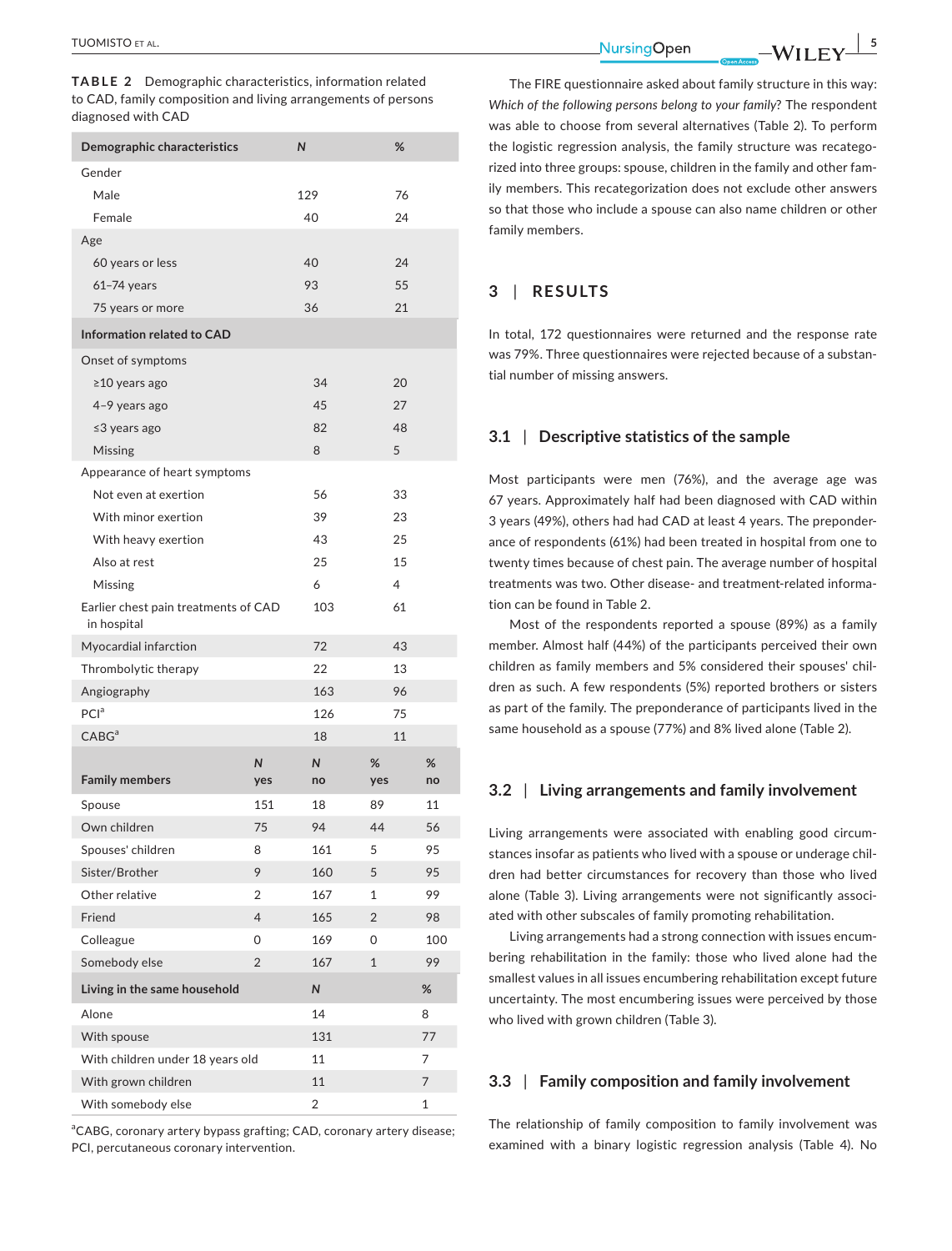## **TABLE 3** Living arrangements and family involvement

|                                                 |     | Family promoting rehabilitation             |            |
|-------------------------------------------------|-----|---------------------------------------------|------------|
|                                                 |     | <b>Enabling good circumstances</b>          |            |
| <b>Background variable</b>                      | N   | Md (Q1/Q3)                                  |            |
| Living in the household                         |     |                                             | .008       |
| (1) Alone                                       | 14  | 18.0 (15.0/19.0)                            |            |
| (2) With spouse                                 | 131 | 20.0 (18.0/23.0) $1 < 2$ <sup>***</sup>     |            |
| (3) With spouse and children under 18 years old | 11  | 20.0 (18.0/21.0) $1 < 3$ <sup>*</sup>       |            |
| (4) With spouse and grown children              | 11  | 19.0 (17.0/21.0)                            |            |
|                                                 |     | Issues encumbering rehabilitation in family |            |
|                                                 |     |                                             | Inadequate |

| <b>Background variable</b>                      | N   | <b>Future uncertainty</b><br>Md (Q1/Q3) |      | <b>Illaucyuatc</b><br>support from<br>nursing staff<br>Md (Q1/Q3) |      |
|-------------------------------------------------|-----|-----------------------------------------|------|-------------------------------------------------------------------|------|
| Living in the household                         |     |                                         | .018 |                                                                   | .771 |
| (1) Alone                                       | 14  | $9.0(8.0/12.0)1 < 4^*$                  |      | 8.0(7.0/10.0)                                                     |      |
| (2) With spouse                                 | 131 | 11.0 (9.0/14.0)                         |      | 8.5(7.0/13.0)                                                     |      |
| (3) With spouse and children under 18 years old | 11  | 8.0(7.5/10.0)                           |      | 9.0(8.0/12.5)                                                     |      |
| (4) With spouse and grown children              | 11  | 14.0 (10.5/15.5)                        |      | 10.0 (7.5/14.5)                                                   |      |

Abbreviations: *M*, mean; Md, median; Q1, lower quartile; Q3, upper quartile; *SD*, standard deviation.

 $*$ *p* < .05.

\*\**p* < .01.

\*\*\**p* < .001 (*p*-values < .05 are bolded).

statistically significant predictors of family promoting rehabilitation were found in this model, but the most powerful predictor of issues encumbering rehabilitation was the patient's gender. Men were more likely than women to have challenges (OR 2.6, *p* = .023). Having children in the family was also a predictor of issues encumbering rehabilitation (OR 2.3, *p* = .034).

# **4** | **DISCUSSION**

This paper aims to describe the family composition and living arrangements of persons diagnosed with CAD, and how these factors relate to family involvement, which consists of family promoting rehabilitation and issues encumbering rehabilitation in the family. About family composition in this study, most of the respondents reported that they had a spouse and most also stated that they live with their spouse in the same household. In many previous studies concerning CAD patients and their family members, attention is often focused on the spouse (Cartledge et al., 2018; Eriksson, Asplund, & Svedlund, 2010; Franks et al., 2006; Köhler et al., 2017) and the roles of other family members have not widely studied. Although the spouse is the closest family member for the most part, it is essential to recognize the diversity of families and consider the roles of all family members during rehabilitation (Andersson, Borglin, Sjostrom-Strand, & Willman, 2013; Roos et al., 2012).

In this study, family composition had no effect on how persons with CAD perceived family members' to promote their rehabilitation. Instead, living arrangements were associated with how family enables good circumstances for recovery. Living with a spouse or underage children seems to be beneficial. Earlier studies show parallel results; the advantages of a marital relationship may protect from myocardial infarction fatality and marriage also seems to be protective against out-of-hospital acute coronary syndrome (ACS) death (Gerward, Tydén, Engström, & Hedblad, 2010; Kilpi et al., 2015; Lammintausta et al., 2014). Persons with CAD who are married or live in cohabitation are also more likely to receive emotional support from their families than those without a partnership (Kähkönen et al., 2017). Living alone has also been found to relate to non-attendance of cardiac rehabilitation programmes (Nielsen, Faergeman, Foldspang, & Larsen, 2008).

Those who live with a spouse are more likely to get help more easily, for example, for practical matters such as burdensome household chores. In this study, most respondents were over 60 years of age; their children are teenagers or older and can be very helpful, but they also need information about CAD to understand the nature of their parent's illness. On the other hand, living arrangements did not have any relation to other subscales of family promoting rehabilitation, which indicates that patients feel that family members can be supportive, regardless of whether they live at the same address.

In this study, gender was significantly associated with issues encumbering rehabilitation; for example, men seem to be more susceptible to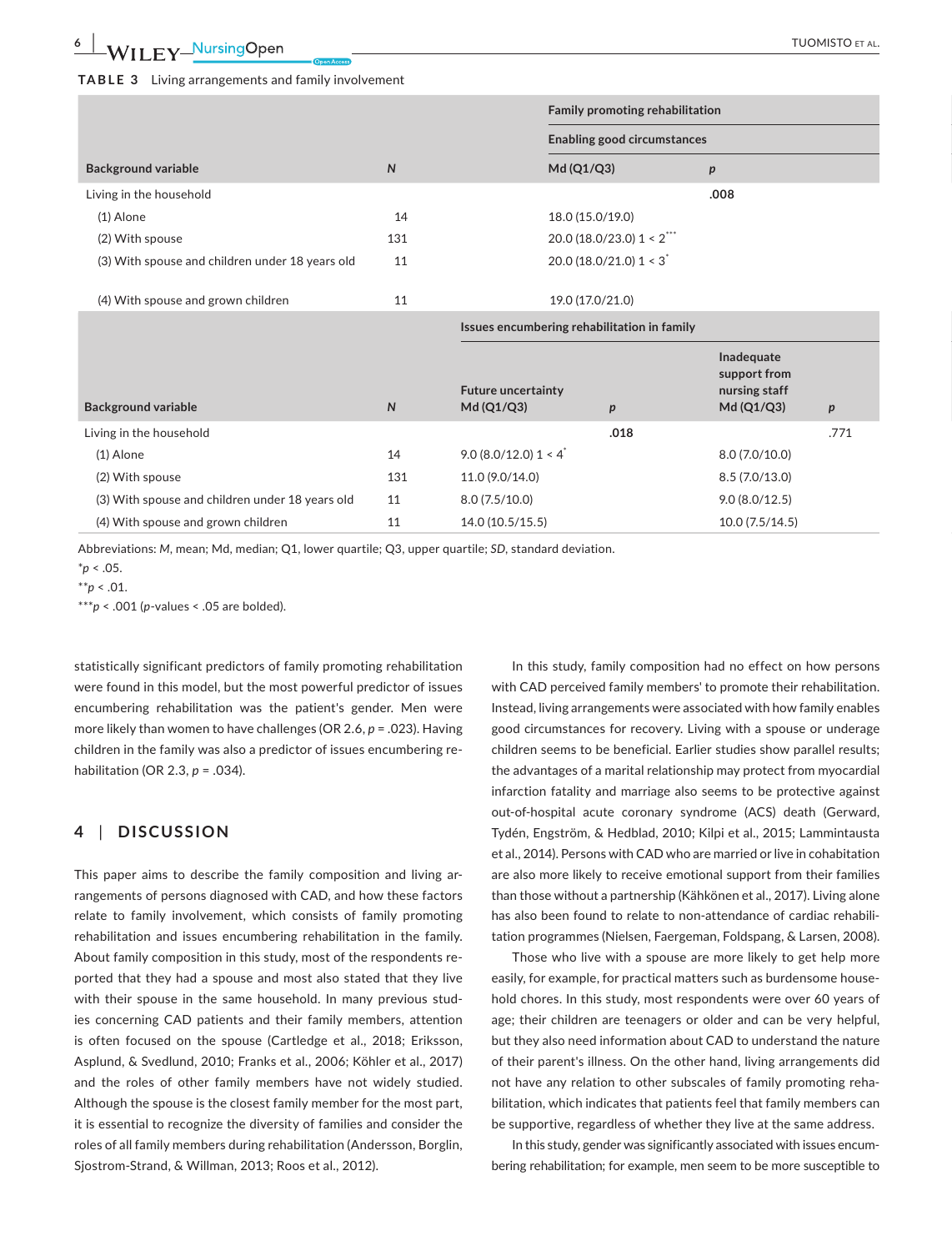| <b>Family closeness</b> |      |                  | Family member as a carer |                  | <b>Motivating patient</b> |  |
|-------------------------|------|------------------|--------------------------|------------------|---------------------------|--|
| Md (Q1/Q3)              |      | Md (Q1/Q3)       |                          | Md (Q1/Q3)       |                           |  |
|                         | .134 |                  | .304                     |                  | .275                      |  |
| 19.5 (17.0/23.0)        |      | 18.5 (15.0/22.0) |                          | 22.0 (20.0/24.0) |                           |  |
| 22.0 (20.0/24.0)        |      | 21.0 (19.0/23.0) |                          | 21.0 (19.0/23.0) |                           |  |
| 21.0 (20.0/23.0)        |      | 20.0 (19.0/21.5) |                          | 20.0 (17.5/20.0) |                           |  |
|                         |      |                  |                          |                  |                           |  |
| 22.0 (19.0/23.5)        |      | 19.0 (16.5/23.0) |                          | 20.0 (16.0/23.5) |                           |  |

|      | <b>Family responsibilities</b><br>for the patient<br>Md (Q1/Q3) |      | <b>Family interaction</b><br>Md (Q1/Q3) |      | <b>Family's coping</b><br>with everyday life<br>M(SD) |      | Processing<br>emotions<br>M(SD) |
|------|-----------------------------------------------------------------|------|-----------------------------------------|------|-------------------------------------------------------|------|---------------------------------|
| .001 |                                                                 | .013 |                                         | .004 |                                                       | .011 |                                 |
|      | 6.0 (4.0/10.0) $1 < 4$ <sup>**</sup>                            |      | 11.0 (5.5/15.0) 1 < 4 <sup>*</sup>      |      | $22.0(8.1)1 < 4^{\degree}$                            |      | 10.0 (4.4) $1 < 4$              |
|      | 10.0 (8.0/13.0) $1 < 2^*$                                       |      | 12.0 (10.0/16.0)                        |      | 25.5(7.3)                                             |      | 12.4(3.8)                       |
|      | 8.0(6.0/10.0)                                                   |      | 14.0 (8.5/17.0)                         |      | 25.1 (8.8)                                            |      | 13.0(3.3)                       |
|      | 11.0(10.0/14.5)                                                 |      | 20.0 (13.5/22.0)                        |      | 32.9(7.5)                                             |      | 15.1(3.2)                       |

**TABLE 4** Predictors of family involvement in the rehabilitation process of a person with CAD (logistic regression analysis)

|                                        | <b>Family Involvement</b> |         |                                              |        |      |          |                                                |        |       |      |  |
|----------------------------------------|---------------------------|---------|----------------------------------------------|--------|------|----------|------------------------------------------------|--------|-------|------|--|
|                                        |                           |         | Family promoting rehabilitation <sup>b</sup> |        |      |          | Issues encumbering rehabilitation <sup>b</sup> |        |       |      |  |
| <b>Variable</b>                        | $R^{2a}$                  | p-value | <b>OR</b>                                    | CI 95% |      | $R^{2a}$ | <b>OR</b>                                      | CI 95% |       |      |  |
| Age                                    | 0.009                     |         |                                              |        |      | 0.004    |                                                |        |       |      |  |
| $\leq 60$                              |                           | .583    |                                              |        |      |          | .212                                           |        |       |      |  |
| $61 - 74$                              |                           | .671    | 1.19                                         | 0.539  | 2.61 |          | .194                                           | 1.7    | 0.756 | 3.97 |  |
| $\geq$ 75                              |                           | .612    | 0.773                                        | 0.285  | 2.09 |          | .136                                           | 2.2    | 0.779 | 6.23 |  |
| Gender <sup>c</sup>                    | 0.000                     | .739    | 0.878                                        | 0.410  | 1.88 | 0.034    | .023                                           | 2.6    | 1.15  | 6.08 |  |
| <b>Family members</b>                  |                           |         |                                              |        |      |          |                                                |        |       |      |  |
| Spouse <sup>d</sup>                    | 0.003                     | .195    | 2.23                                         | 0.663  | 7.47 | 0.005    | .249                                           | 2.0    | 0.607 | 6.83 |  |
| Children in the<br>family <sup>d</sup> | 0.001                     | .570    | 0.818                                        | 0.409  | 1.64 | 0.013    | .034                                           | 2.3    | 1.07  | 4.89 |  |
| Other family<br>members <sup>d</sup>   | 0.014                     | .449    | 1.56                                         | 0.493  | 4.94 | 0.001    | .909                                           | 1.1    | 0.317 | 3.63 |  |

*Note: p*-values < .05 are bolded.

Abbreviations: CI, confidence interval; OR, odds ratio.

<sup>a</sup>Nagelkerke.

 $^{\rm b}$ Model pursues to explain values higher than mean/median.

 $\mathrm{c}^{\mathrm{c}}$ Male = 1, female = 0.

 $d$ Yes = 1, no = 0.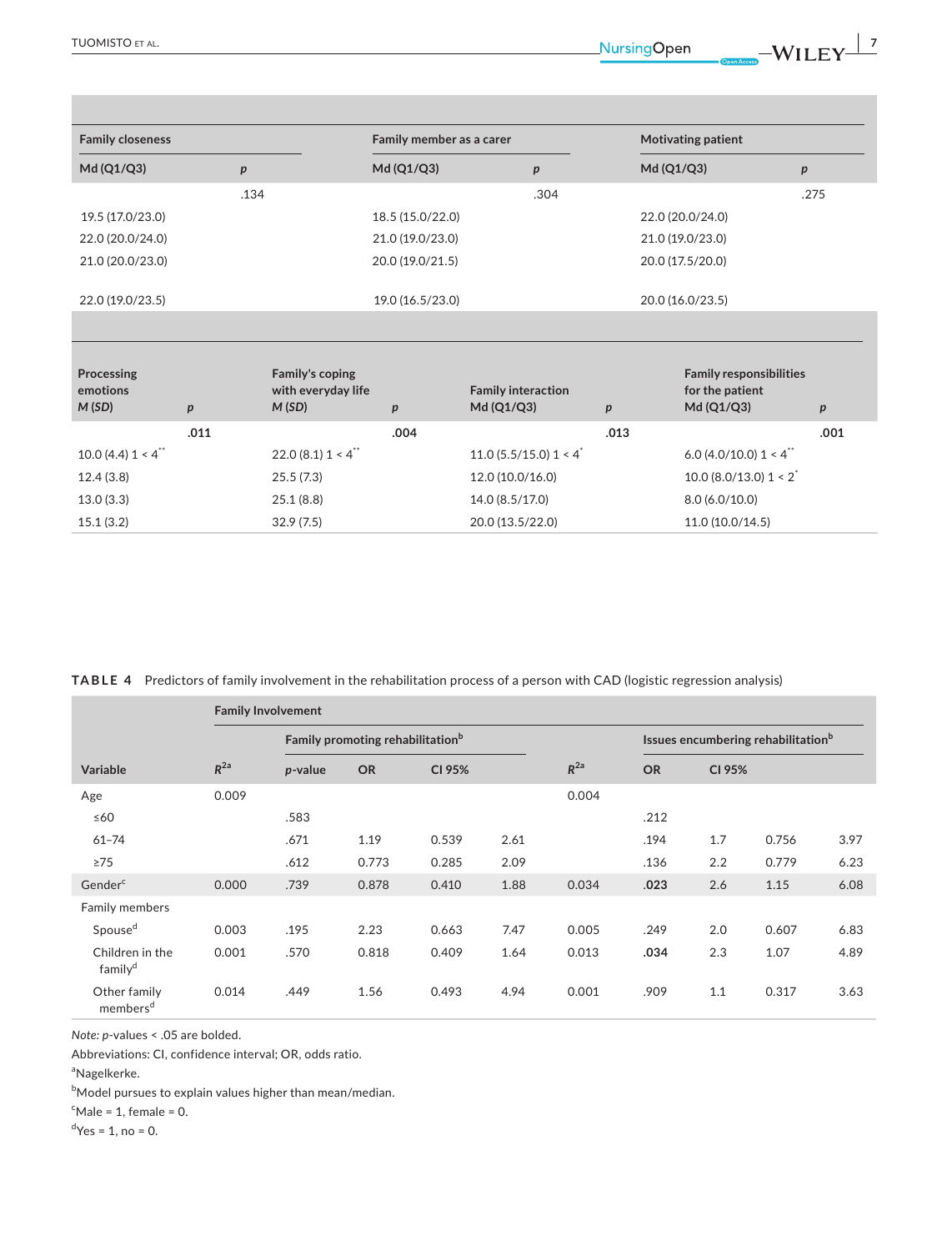**8 |**  TUOMISTO et al.

different challenges in family relations. Previous studies have acknowledged gender differences in emotional expressiveness and recognition of emotions (Fischer & LaFrance, 2015; McKeown, Sneddon, & Curran, 2015); women are found to be more emotionally expressive (Fischer & LaFrance, 2015). This may indicate that it is more difficult for men to express and handle feelings caused by the illness. Men might experience more emotional challenges related to working and the redistribution of household responsibilities. If a man has previously been the breadwinner or has had certain responsibilities within the family, changing roles can be troublesome. The spouse's understanding and knowledge of the disease will have a major impact on the situation. Family members can also have problems adapting to a new role as a supporter (Commodore-Mensah & Dennison Himmelfarb, 2012.) The responsibility of taking care of the person with CAD can cause stress (Andersson et al., 2013; Jackson et al., 2012). Family members are forced to take more responsibilities in daily life, and this can affect their own well-being and influence their ability to offer support in the rehabilitation process (Jackson et al., 2012; Koerich, Baggio, Erdmann, Lanzoni, & Higashi, 2013).

An interesting observation was that having children in the family was significantly associated with issues encumbering rehabilitation. In this study, it was necessary to combine categories to enable logistic regression analysis, so it was not distinguished whether there were underage or adult children in the family. Concerns for children and their well-being through the illness of a parent can cause stress in the family. Andersson et al. (2013) point out that there may be concerns and worries in the family about how underage children cope with their grief, the impact a parent's illness has on them and how they should be supported.

In this study, respondents who lived alone had fewer encumbering issues in rehabilitation. It might be that, while living alone, disagreements and other challenges do not severely strain family relationships. A person diagnosed with CAD needs information and support to cope with the illness, but it is not an absolute that optimum support can only be received from family members living in the same household. However, an essential consideration is that men who live alone do have greater myocardial infarction fatality (Kilpi et al., 2015), as there is a risk that a person who lives alone does not necessarily get help early enough.

An interesting finding in this study was that living with grown children was related to having more encumbering issues in the family. This might be due to various reasons relating to the child, the parent or the family situation. Grown children might have some socio-economic challenges, which increases the likelihood of co-residence (Isengard & Szydlik, 2012). An earlier study dealing with social support given by family members showed that children are a statistically significant source of support for persons diagnosed with CAD (Roos et al., 2012), but studies concerning the support given by grown children are rare.

# **4.1** | **Strengths and limitations**

In this study, most respondents (76%) were men. However, this corresponds fairly well to the gender distribution of CAD patients in Finland (The Social Insurance Institution of Finland, 2019). Men and women may experience interpersonal relationships in different ways; consequently, with more women respondents, we could have achieved different results. Additionally, the data were collected from one university hospital, which is part of a big hospital district responsible for the care of 900,000 people, so the results represent the Finnish population quite well. Although the study data were collected based on a power analysis, some subgroups remained quite small such as the number of respondents living with underage children (*N* = 11) and respondents living with adult children (*N* = 11). Because of this, it is necessary to be cautious about the generalizability of the results. The time of the CAD diagnosis and the respondents' treatment were not limited in any way. The respondents in this study were all patients with CAD, but they were in quite different situations; some of them had been diagnosed with CAD many years ago, but for other respondents, adjusting to the illness was new. The severity of the illness and treatments also varied among participants. Almost all respondents had received thrombolytic therapy, one in ten were treated with coronary artery bypass grafting and three-quarters had had PCI. In a registry study of infarction patients, approximately 37% per cent of patients were treated with PCI and about 7% with bypass surgery (Kyto et al., 2019). This supports the representativeness of the data in relation to Finnish CAD patients.

One factor that might have caused bias is that patients whose condition was weak and who needed further hospital treatment were excluded from the study. It can be stated that the sample was wide-ranging and gives a diverse view of the population of interest. It was not possible to conduct a proper non-response analysis because of the lack of information about the persons who declined to participate. Based on the pilot study (Tuomisto et al., 2014), the length of the questionnaire can be considered appropriate, as the questionnaires were filled out conscientiously and there was only one proposal for improvement (clarification of a single wording). The average time taken to complete the survey was 25 min. Also, the high response rate of this study supports the good suitability of the FIRE scale for people with CAD. Considering the FIRE scale, it should be considered as a limitation that the acceptable cut-off values for analysis of subscales have not been determined and the instrument has not yet been used in other studies besides this research project, which can have an impact on the generalization, validity and replication of the study.

# **5** | **CONCLUSIONS**

This study adds to our knowledge of the self-managed rehabilitation phase at home and of the families' involvement from the point of view of persons with CAD. Based on these results, the following suggestions are given for the nursing practice. Patients and their family members, supported by healthcare professionals, evaluate the current family situation and living conditions and express their thoughts and emotions related to the illness. Patients and their families should receive appropriate information concerning the impact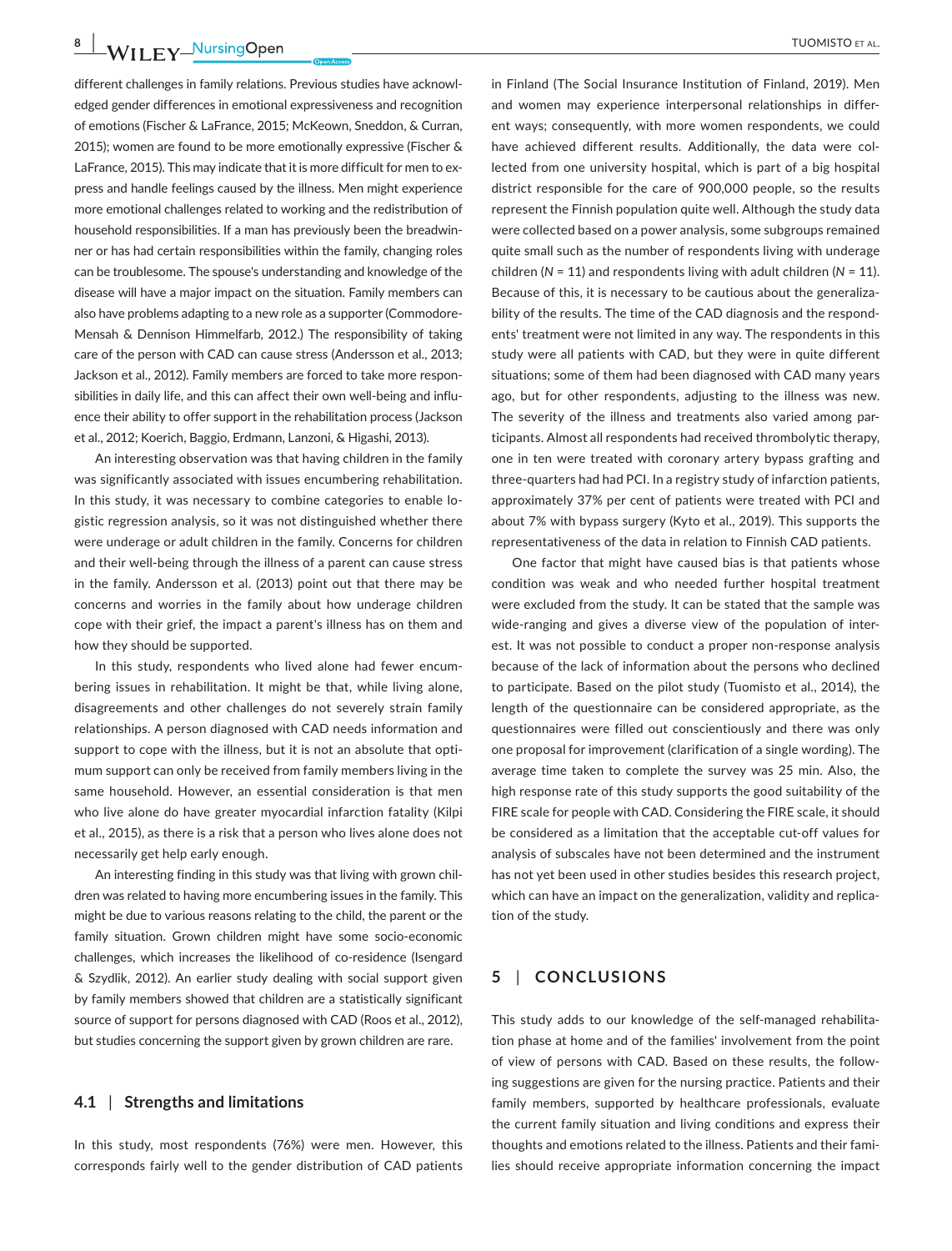**TUOMISTO ET AL. <u>DUMISTO ET AL.</u> 10.000 PM** 

of family relations, emotional well-being and supportive family during cardiac recovery. Especially, men and CAD patients living with grown children need nursing support and guidance for preventing issues encumbering rehabilitation in the family.

## **ACKNOWLEDGEMENTS**

This study was financially supported partly by the Finnish Cultural Foundation, Pirkanmaa Regional fund number 50171559.

## **CONFLICT OF INTEREST**

The authors declare no conflict of interest.

#### **AUTHOR CONTRIBUTIONS**

All listed authors met the authorship criteria and made substantial contributions to the conception and design or analysis and interpretation of data, drafting the article or revising it critically for important intellectual content and the final approval of the version to be published.

## **ORCID**

*Sonja Tuomisto* <https://orcid.org/0000-0001-9574-4261>

#### **REFERENCES**

- American Heart Association (2017). *Cardiac rehabilitation*. Retrieved from <https://www.heart.org/en/health-topics/cardiac-rehab>
- Andersson, E. K., Borglin, G., Sjostrom-Strand, A., & Willman, A. (2013). Standing alone when life takes an unexpected turn: Being a midlife next of kin of a relative who has suffered a myocardial infarction. *Scandinavian Journal of Caring Sciences*, *27*(4), 864–871. [https://doi.](https://doi.org/10.1111/j.1471-6712.2012.01094.x) [org/10.1111/j.1471-6712.2012.01094.x](https://doi.org/10.1111/j.1471-6712.2012.01094.x)
- Årestedt, L., Persson, C., & Benzein, E. (2014). Living as a family in the midst of chronic illness. *Scandinavian Journal of Caring Sciences*, *28*(1), 29–37.<https://doi.org/10.1111/scs.12023>
- Bell, J. M. (2009). Family systems nursing: Re-examined. *Journal of Family Nursing*, *15*, 123–129. <https://doi.org/10.1177/1074840709335533>
- Benyamini, Y., Medalion, B., & Garfinkel, D. (2007). Patient and spouse perceptions of the patient's heart disease and their associations with received and provided social support and undermining. *Psychology & Health*, *22*, 765–785. [https://doi.org/10.1080/14768](https://doi.org/10.1080/14768320601070639) [320601070639](https://doi.org/10.1080/14768320601070639)
- Cartledge, S., Feldman, S., Bray, J. E., Stub, D., & Finn, J. (2018). Understanding patients and spouses experiences of patient education following a cardiac event and eliciting attitudes and preferences towards incorporating cardiopulmonary resuscitation training: A qualitative study. *Journal of Advanced Nursing*, *74*(5), 1157–1169. <https://doi.org/10.1111/jan.13522>
- Cebolla, B., & Bjornberg, A. (2017). P449 The Euro Heart Index 2016. *European Heart Journal*, *38*(suppl\_1), [https://doi.org/10.1093/eurhe](https://doi.org/10.1093/eurheartj/ehx501.P449) [artj/ehx501.P449](https://doi.org/10.1093/eurheartj/ehx501.P449)
- Chambers, D. (2012). *A sociology of family life*. Cambridge, UK: Polity Press.
- Chew, D. P., Scott, I. A., Cullen, L., French, J. K., Briffa, T. G., Tideman, P. A., … Aylward, P. E. G. (2016). National Heart Foundation of Australia & Cardiac society of Australia and New Zealand: Australian clinical guidelines for the management of acute coronary syndromes 2016. *Heart, Lung and Circulation*, *25*(9), 895–951. [https://doi.org/10.1016/j.](https://doi.org/10.1016/j.hlc.2016.06.789) [hlc.2016.06.789](https://doi.org/10.1016/j.hlc.2016.06.789)
- Commodore-Mensah, Y., & Dennison Himmelfarb, C. R. (2012). Patient education strategies for hospitalized cardiovascular patients: A

systematic review. *Journal of Cardiovascular Nursing*, *27*(2), 154–174. <https://doi.org/10.1097/JCN.0b013e318239f60f>

- Dalteg, T., Benzein, E., Fridlund, B., & Malm, E. (2011). Cardiac disease and its consequences on the partner relationship: A systematic review. *European Journal of Cardiovascular Nursing*, *10*, 140–149. [https://doi.](https://doi.org/10.1016/j.ejcnurse.2011.01.006) [org/10.1016/j.ejcnurse.2011.01.006](https://doi.org/10.1016/j.ejcnurse.2011.01.006)
- Eriksson, M., Asplund, K., & Svedlund, M. (2010). Couples' thoughts about and expectations of their future life after the patient's hospital discharge following acute myocardial infarction. *Journal of Clinical Nursing*, *19*, 3485–3493. [https://doi.](https://doi.org/10.1111/j.1365-2702.2010.03292.x) [org/10.1111/j.1365-2702.2010.03292.x](https://doi.org/10.1111/j.1365-2702.2010.03292.x)
- Fischer, A., & LaFrance, M. (2015). What drives the smile and the tear: Why women are more emotionally expressive than men. *Emotion Review*, *7*, 22–29. <https://doi.org/10.1177/1754073914544406>
- Franks, M. M., Stephens, M. A. P., Rook, K. S., Franklin, B. A., Keteyian, S. J., & Artinian, N. T. (2006). Spouses' provision of health-related support and control to patients participating in cardiac rehabilitation. *Journal of Family Psychology*, *20*(2), 311–318. [http://dx.doi.](http://dx.doi.org/10.1037/0893-3200.20.2.311) [org/10.1037/0893-3200.20.2.311](http://dx.doi.org/10.1037/0893-3200.20.2.311)
- Gerward, S., Tydén, P., Engström, G., & Hedblad, B. (2010). Marital status and occupation in relation to short-term case fatality after a first coronary event: A population based cohort. *BMC Public Health*, *10*, 235. <https://doi.org/10.1186/1471-2458-10-235>
- Ghezeljeh, T. N., Momtahen, M., Tessma, M. K., Nikravesh, M. Y., Ekman, I., & Emami, A. (2010). Gender specific variations in the description, intensity and location of Angina Pectoris: A cross-sectional study. *International Journal of Nursing Studies*, *47*, 965–974. [https://doi.](https://doi.org/10.1016/j.ijnurstu.2009.12.021) [org/10.1016/j.ijnurstu.2009.12.021](https://doi.org/10.1016/j.ijnurstu.2009.12.021)
- Hagan, N. A., Botti, M. A., & Watts, R. J. (2007). Financial, family and social factors impacting on cardiac rehabilitation attendance. *Heart & Lung*, *36*, 105–113.
- Hansen, C., Zinckernagel, L., Schneekloth, N., Zwisler, A. O., & Holmberg, T. (2017). The association between supportive relatives and lower occurrence of anxiety and depression in heart patients: Results from a nationwide survey. *European Journal of Cardiovascular Nursing*, *16*(8), 733–741.<https://doi.org/10.1177/1474515117715761>
- Isengard, B., & Szydlik, M. (2012). Living apart (or) together? Coresidence of elderly parents and their adult children in Europe. *Research on Aging*, *34*(4), 449–474. [https://doi.org/10.1177/01640](https://doi.org/10.1177/0164027511428455) [27511428455](https://doi.org/10.1177/0164027511428455)
- Itzhaki, M., Hildesheimer, G., Barnoy, S., & Katz, M. (2016). Family involvement in medical decision-making: Perceptions of nursing and psychology students. *Nurse Education Today*, *40*, 181–187. [https://](https://doi.org/10.1016/j.nedt.2016.03.002) [doi.org/10.1016/j.nedt.2016.03.002](https://doi.org/10.1016/j.nedt.2016.03.002)
- Jackson, A. M., McKinstry, B., Gregory, S., & Amos, A. (2012). A qualitative study exploring why people do not participate in cardiac rehabilitation and coronary heart disease self-help groups and their rehabilitation experience without these resources. *Primary Health Care Research & Development*, *13*(1), 30–41. [https://doi.org/10.1017/](https://doi.org/10.1017/S1463423611000284) [S1463423611000284](https://doi.org/10.1017/S1463423611000284)
- Kähkönen, O., Kankkunen, P., Miettinen, H., Lamidi, M., & Saaranen, T. (2017). Perceived social support following percutaneous coronary intervention is a crucial factor in patients with coronary heart disease. *Journal of Clinical Nursing*, *26*(9–10), 1264–1280. [https://doi.](https://doi.org/10.1111/jocn.13527) [org/10.1111/jocn.13527](https://doi.org/10.1111/jocn.13527)
- Kärner, A., Dahlgren, M. A., & Bergdahl, B. (2004). Rehabilitation after coronary heart disease: Spouses' views of support. *Journal of Advanced Nursing*, *46*, 204–211. [https://doi.org/10.1111/j.1365-2648.2003.](https://doi.org/10.1111/j.1365-2648.2003.02980.x) [02980.x](https://doi.org/10.1111/j.1365-2648.2003.02980.x)
- Kilpi, F., Konttinen, H., Silventoinen, K., & Martikainen, P. (2015). Living arrangements as determinants of myocardial infarction incidence and survival: A prospective register study of over 300,000 Finnish men and women. *Social Science & Medicine*, *133*, 93–100. [https://doi.](https://doi.org/10.1016/j.socscimed.2015.03.054) [org/10.1016/j.socscimed.2015.03.054](https://doi.org/10.1016/j.socscimed.2015.03.054)